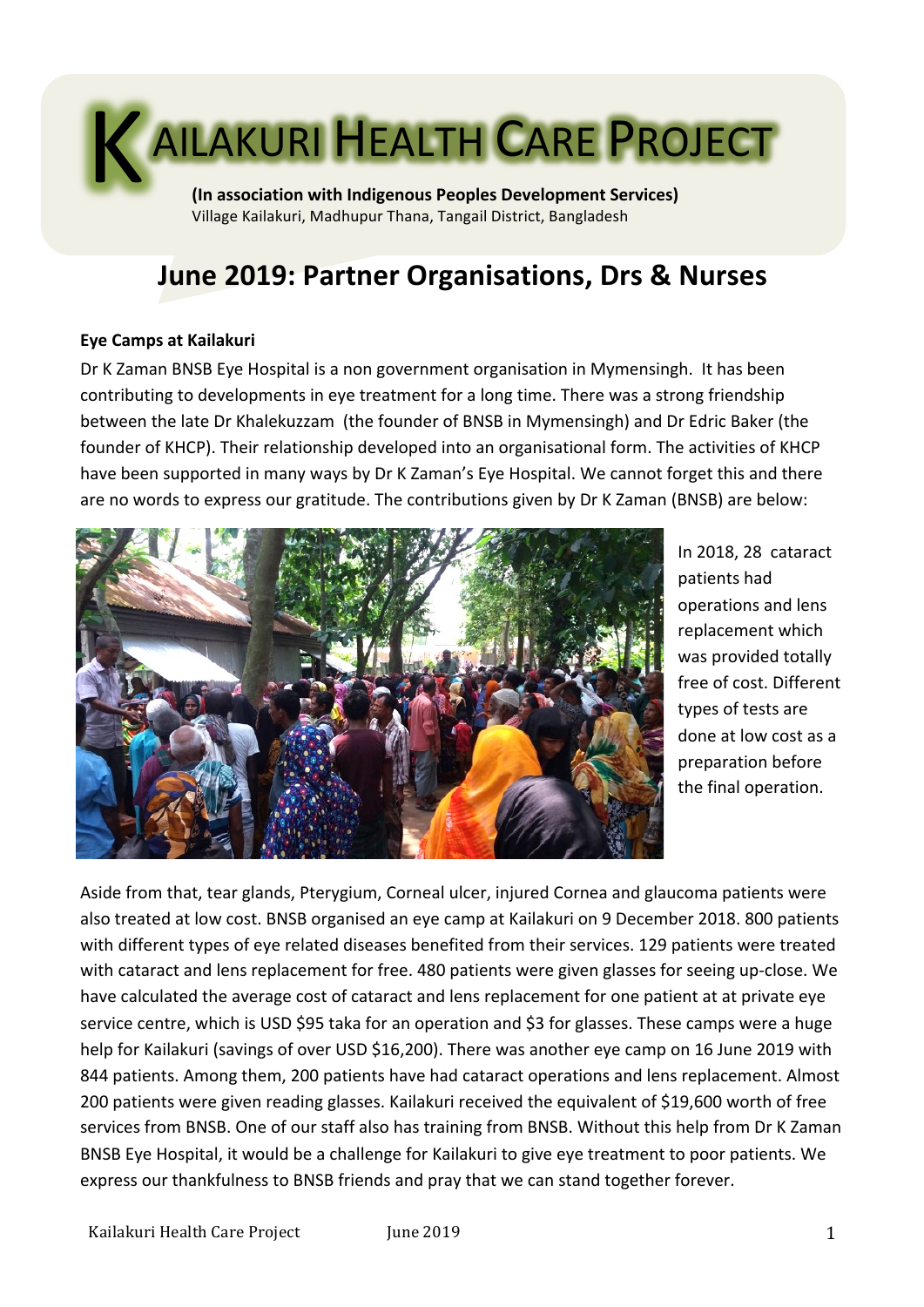### **An Update from Drs Jason and Merindy**

We'd like to thank God and everyone at Kailakuri for the all the help they have been giving us with our transition to Kailakuri. We moved to Kailakuri on 1 June. Kailakuri staff helped to watch the kids, clean out our apartment, and move everything to Kailakuri. Our new house is wonderful!



It is a traditional mud brick house with a tin roof and a few modern touches. We are planning on installing solar panels, as electricity is not reliable in Bangladesh and can go out for days at a time.

The kids have enjoyed running around outside, and the staff love having the kids around. Katheryn, Logan, and Naomi turned 5 years old on June 4th. The triplets started Kindergarten at the local mission school. They speak 3 languages at the mission school: Bangla, Mandi, and English. Mandi is a local tribal language. Most of the children are Mandi, and many of the younger ones do not speak much Bangla yet (the main language of Bangladesh). So our kids and the Mandi kids are in the same situation in that they are just learning Bangla. The teachers do songs with the kids, play games, teach them their numbers and letters, and teach them the names of flowers, fruits, and animals. Isabella very much likes playing with the neighbor's goats, chickens, and watching their cows eat.

Merindy and Jason have started seeing some patients and helped out some with the recent Eye Camp, which gives care to patients with eye problems such as cataracts, pterygium, refraction errors, diabetic retinopathy, and other vision problems. Merindy has also started adapting some recipes to the local fruits here. Her jackfruit-banana muffins are a favorite of the staff.

Next week we have to go to Dhaka for visa renewals. Please pray for our time there, and please pray for Merindy's foot. She hurt it about 2 months ago. The Orthopedic doctor in Mymensingh placed her in a splint and bedrest for 3 weeks, but the foot still hurts and is swollen. Merindy cannot walk very much. We are going to try to see another Orthopedic doctor in Dhaka, and get a second X-ray.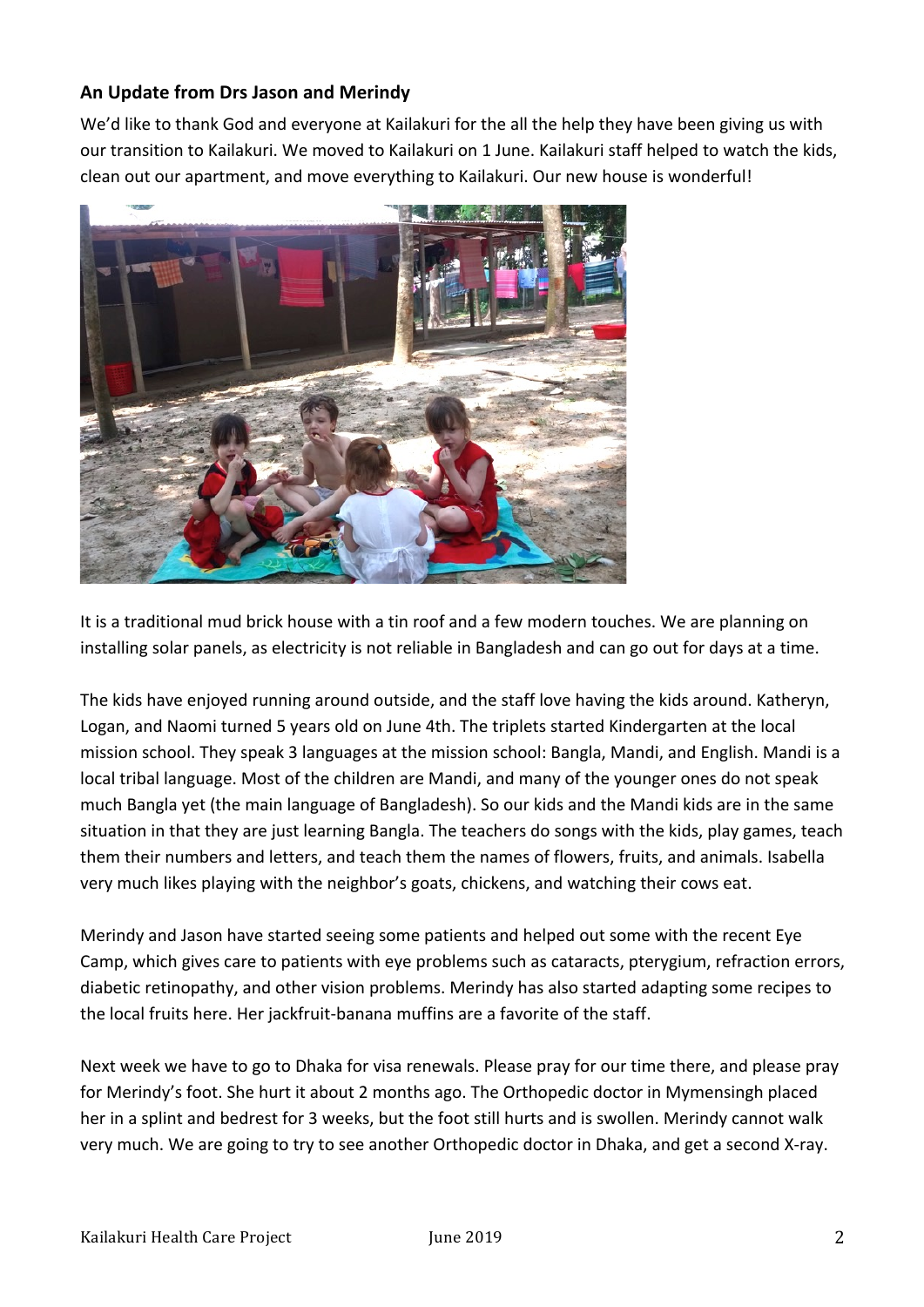#### **Volunteer Nurses from New Zealand**



In February/March three nurses from Tauranga, Nerida Galley, Marie Monk and Lyn Elliot spent five weeks in Bangladesh visiting Kailakuri. Here are some of their impressions.

*"The people of Kailakuri were so gracious in their welcoming of us. It felt in some ways that we, as New* **Zealanders, were representing Dr Edric** *Baker and that we were letting them know they had not been forgotten.* 

Pijon, Dr Taki, Dr Jason, Lyn, Nerida, Marie, Dr Istiak

*It is really hard to put into words the* 

spirit of Kailakuri. It has a feeling of overwhelming love for people. All the staff are honourable, dedicated compassionate men and women who work tirelessly extending the great vision of Edric: "health for the poor by the poor".

The outpatient paramedics see upwards of 100 patients per day and there seems a seamless system *for coping with this volume. On arrival they are given a number and then, after initial assessment, go* to a waiting area where a paramedic gives them health education while they wait. They are then seen by another paramedic for full assessment and treatment. Some may require admission to the inpatient section or be referral to a hospital (Kailakuri pays 60% of the hospital admission cost).

Admission to the Kailakuri inpatient section does not depend on the number of beds available – there are none, they sleep on mats over straw on the floor – it depends on who needs to be admitted. The staff have been very well trained, and receive regular on-going education, and despite having basic equipment and a limited selection of medications, they give an excellent level of care."

Nerida, Marie and Lyn's visit was a welcome morale booster for the Kailakuri staff. It is appreciated that since returning home they making efforts to raise funding for the project.

#### **Link Group Coordination**

At the past three Link group AGMs Peter Wilson has indicated that he would step down from the position of Coordinator when Drs. Jason and Merindy Morgenson arrive to take up their duties as Medical Officers in Charge at Kailakuri. The Link Group Executive have been reluctant to accept this and are now happy to announce that Peter has agreed to stay on with Nadine Vickers joining him as Joint Coordinator. Nadine who first visited Kailakuri as a volunteer in 2013, has an in depth knowledge of the project and has been making a most valuable contribution at many levels ever since. Thank you Nadine for your continued willingness to give of your time and talent.